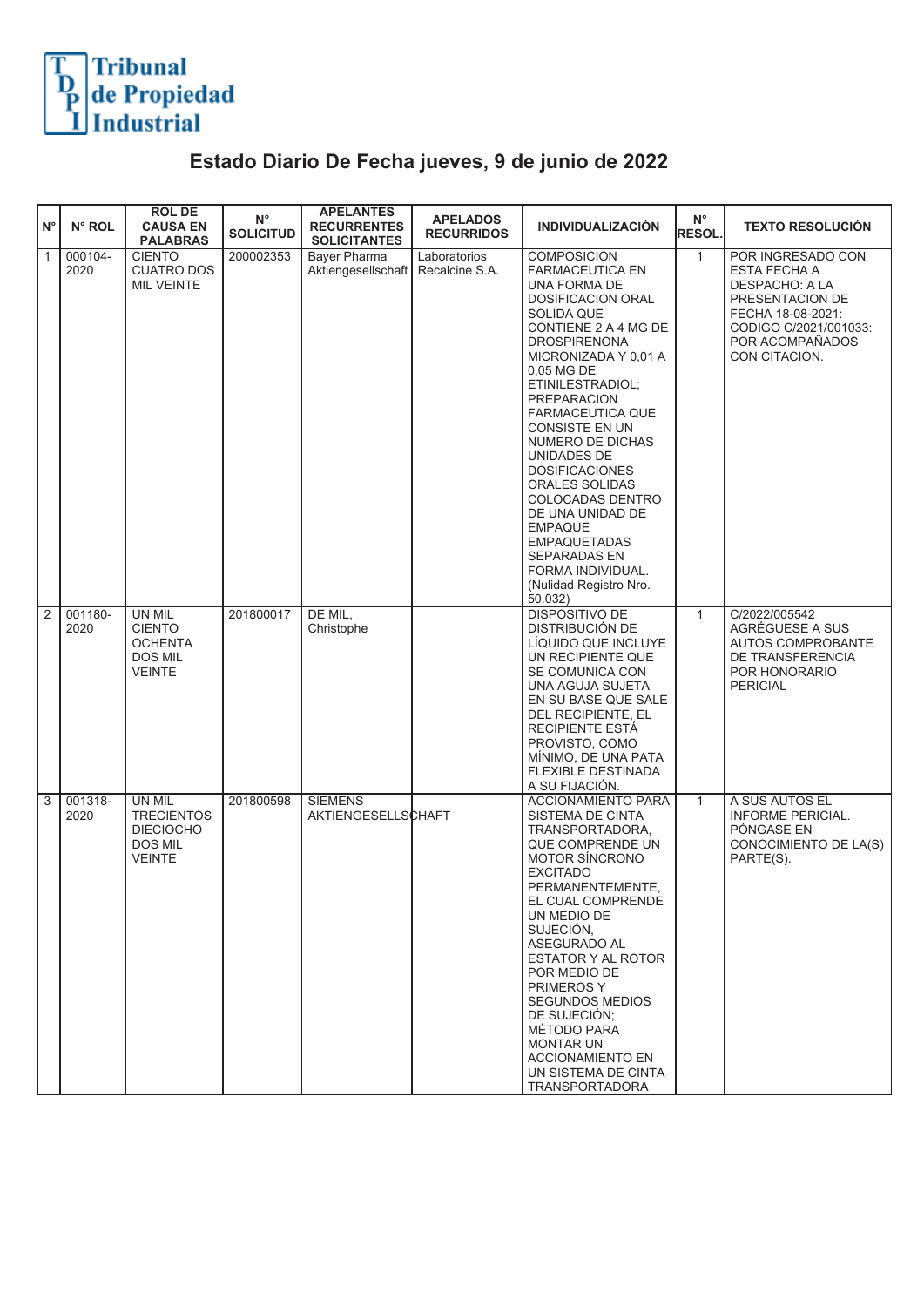| $N^{\circ}$    | N° ROL                 | <b>ROL DE</b><br><b>CAUSA EN</b><br><b>PALABRAS</b>                              | $\mathsf{N}^\circ$<br><b>SOLICITUD</b> | <b>APELANTES</b><br><b>RECURRENTES</b><br><b>SOLICITANTES</b> | <b>APELADOS</b><br><b>RECURRIDOS</b>                            | <b>INDIVIDUALIZACION</b>                                                                                                                                                                                                                                                                                                                                                                                                                                                      | $N^{\circ}$<br><b>RESOL.</b> | <b>TEXTO RESOLUCIÓN</b>                                                                                                                                                                                                                             |
|----------------|------------------------|----------------------------------------------------------------------------------|----------------------------------------|---------------------------------------------------------------|-----------------------------------------------------------------|-------------------------------------------------------------------------------------------------------------------------------------------------------------------------------------------------------------------------------------------------------------------------------------------------------------------------------------------------------------------------------------------------------------------------------------------------------------------------------|------------------------------|-----------------------------------------------------------------------------------------------------------------------------------------------------------------------------------------------------------------------------------------------------|
| $\overline{4}$ | 001404-<br>2020        | UN MIL<br><b>CUATROCIENTOS</b><br><b>CUATRO DOS</b><br><b>MIL VEINTE</b>         | 201702964                              | <b>CONTENEDORES MAYR</b><br><b>SAN</b><br><b>FERNANDO SpA</b> | <b>MELNHOF</b><br><b>PACKAGING</b><br><b>MARINETTI</b><br>LTDA. | ENVASE DE CARTÓN<br>PARA EL TRANSPORTE<br>DE PRODUCTOS<br>FRESCOS, COMO<br>PESCADO Y<br>SIMILARES, QUE<br>CONCILIA EL PESO<br>DEL ENVASE Y LA<br><b>RESISTENCIA</b><br>TÉRMICA, EN DONDE<br>EL ENVASE POSEE<br>UNA BASE Y UNA<br>TAPA. ESTANDO<br><b>CONFORMADAS LAS</b><br><b>CUATRO PAREDES</b><br>PERIMETRALES DE LA<br>BASE Y LAS CUATRO<br><b>PAREDES</b><br>PERIMETRALES DE LA<br>TAPA POR UN DOBLE<br><b>PANEL</b><br>[MODELO DE UTILIDAD]                             | $\overline{2}$               | C/2022/005537<br>AGRÉGUESE A<br><b>SUS AUTOS</b><br><b>COMPROBANTE DE</b><br><b>TRANSFERENCIA POR</b><br><b>HONORARIO PERICIAL</b><br>C/2022/005537<br>AGRÉGUESE A SUS<br>AUTOS COMPROBANTE<br>DE TRANSFERENCIA<br>POR HONORARIO<br><b>PERICIAL</b> |
| 5              | 001408-<br>2020        | UN MIL<br><b>CUATROCIENTOS</b><br>OCHO DOS<br><b>MIL VEINTE</b>                  | 201801983                              | <b>FRANCISCO</b><br><b>GARCÍA</b><br><b>ROSENFELD</b>         |                                                                 | PERFIL DE<br><b>CONSTRUCCIÓN</b><br>ARQUITECTÓNICA<br>PARA SUJECIÓN DE<br><b>PANELES</b><br>PREFABRICADOS, CON<br><b>UNA PRIMERA</b><br><b>PORCIÓN</b><br><b>SUSTANCIALMENTE</b><br>RECTILÍNEA, UN<br>PRIMER DOBLEZ, UNA<br>SEGUNDA PORCIÓN<br><b>SUSTANCIALMENTE</b><br>RECTILINEA, UN<br>SEGUNDO DOBLEZ,<br>UNA TERCERA<br><b>PORCIÓN</b><br><b>SUSTANCIALMENTE</b><br>RECTILÍNEA, UN<br>TERCER DOBLEZ Y<br>UNA CUARTA PORCIÓN<br><b>SUSTANCIALMENTE</b><br>RECTILÍNEA.     | $\overline{2}$               | A LA PRESENTACION DE<br>FECHA 08-06-2022<br>CODIGO C/2022/005538: A<br>LO PRINCIPAL: COMO SE<br>PIDE, SUSPÉNDASE LA<br>VISTA DE LA CAUSA. AL<br>OTROSÍ: POR<br>ACOMPAÑADO.                                                                          |
|                | $6 \ 001563 -$<br>2020 | UN MIL<br><b>QUINIENTOS</b><br><b>SESENTA Y</b><br>TRES DOS<br><b>MIL VEINTE</b> | 201700359                              | ICEE HOLDINGS   CARTONES SAN<br>PTY LTD                       | <b>FERNANDO</b><br>SPA.                                         | <b>MÉTODO Y SISTEMA</b><br>PARA CREAR UNA<br>ARTICULACIÓN EN UN<br><b>CUERPO DE MATERIAL</b><br>EXPANDIBLE, TAL<br>COMO UN ENVASE.<br><b>QUE COMPRENDE:</b><br><b>MOLDEAR EL</b><br><b>MATERIAL</b><br><b>EXPANDIBLE PARA</b><br><b>FORMAR EL CUERPO:</b><br>CREAR UNA REGIÓN<br><b>DE MATERIAL</b><br><b>EXPANDIBLE EN</b><br>EXCESO ADYACENTE<br>A LA ARTICULACIÓN; Y<br><b>COMPRIMIR LA</b><br>REGIÓN DE MATERIAL<br><b>EXPANDIBLE EN</b><br>EXCESO EN LA<br>ARTICULACIÓN. |                              | REITERESE DECRETO DE<br><b>AUTOS EN RELACION</b><br>POR CAMBIO DE ESTADO<br>PROCESAL.                                                                                                                                                               |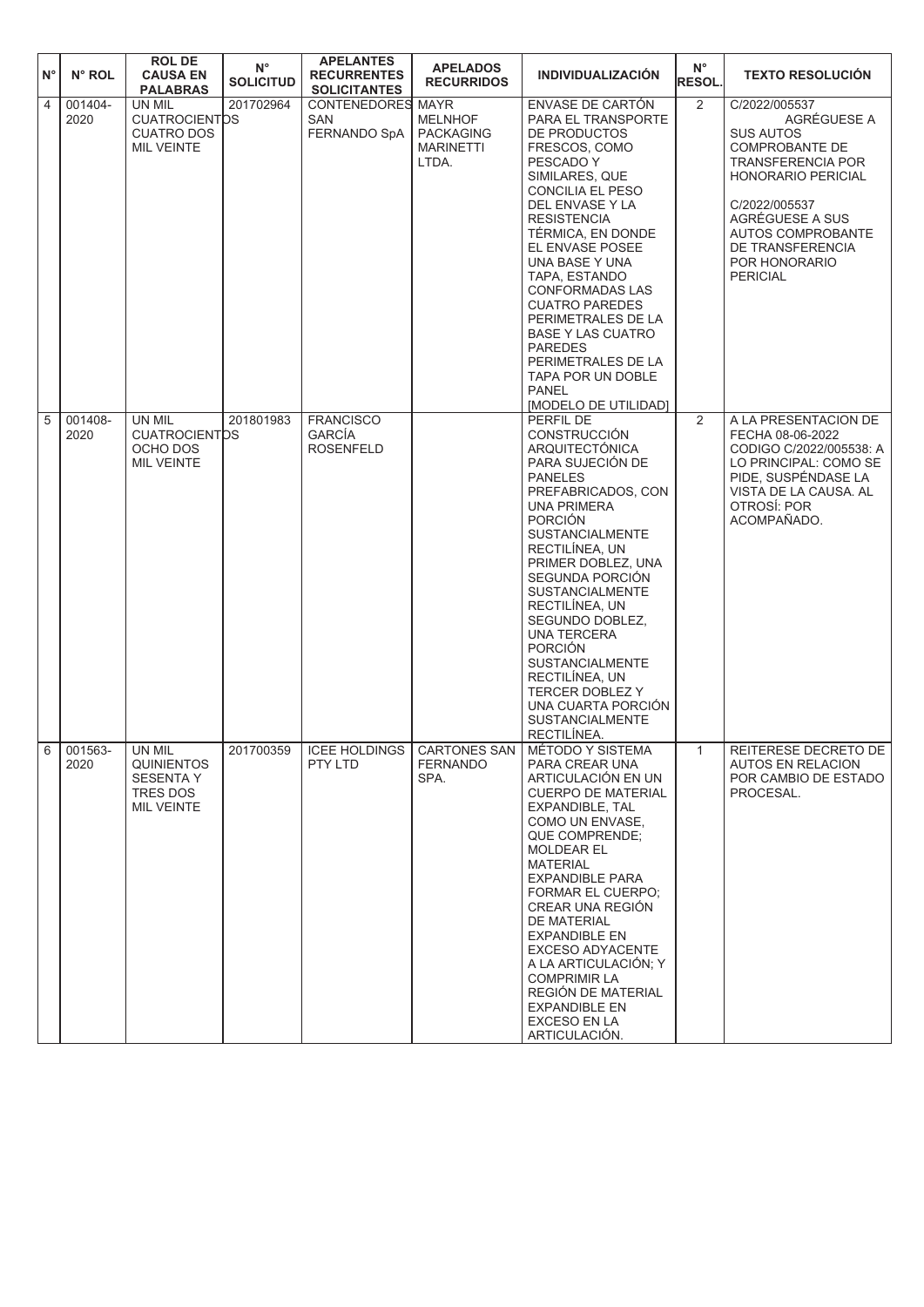| $N^{\circ}$     | N° ROL          | <b>ROL DE</b><br><b>CAUSA EN</b><br><b>PALABRAS</b>                             | $\mathsf{N}^\circ$<br><b>SOLICITUD</b> | <b>APELANTES</b><br><b>RECURRENTES</b><br><b>SOLICITANTES</b> | <b>APELADOS</b><br><b>RECURRIDOS</b>                                     | <b>INDIVIDUALIZACIÓN</b>                                                                                                                                                                           | $N^{\circ}$<br><b>RESOL.</b> | <b>TEXTO RESOLUCIÓN</b>                                                                                                                                                                                                                                                                                                                                                                                                                                                                                                                                     |
|-----------------|-----------------|---------------------------------------------------------------------------------|----------------------------------------|---------------------------------------------------------------|--------------------------------------------------------------------------|----------------------------------------------------------------------------------------------------------------------------------------------------------------------------------------------------|------------------------------|-------------------------------------------------------------------------------------------------------------------------------------------------------------------------------------------------------------------------------------------------------------------------------------------------------------------------------------------------------------------------------------------------------------------------------------------------------------------------------------------------------------------------------------------------------------|
| $\overline{7}$  | 001591-<br>2020 | UN MIL<br><b>QUINIENTOS</b><br><b>NOVENTA Y</b><br>UN DOS MIL<br><b>VEINTE</b>  | 201901799                              | Deitel SpA.                                                   |                                                                          | POSTE DE HORMIGÓN<br><b>PARA</b><br><b>TELECOMUNICACIONES</b><br><b>QUE BRINDA</b><br>PROTECCIÓN A UNA<br><b>ANTENA QUE</b><br><b>CONTIENE: UN</b><br>RADOMO DE<br>PROTECCIÓN O<br>CAMUFLAJE (16). | 2                            | A LA PRESENTACION DE<br>FECHA 07-06-2022<br>CODIGO C/2022/005522:<br>TÉNGASE PRESENTE LA<br>DELEGACIÓN DE PODER<br>A EMILIO LAGOS<br>VÁSQUEZ.<br>A LA PRESENTACION DE<br>FECHA 07-06-2022<br>CODIGO C/2022/005523. A<br>LO PRINCIPAL: COMO SE<br>PIDE. AL OTROSÍ: COMO<br>SE PIDE, A LA SOLICITUD<br>DE ALEGATOS POR<br>VIDEOCONFERENCIA.<br>M.M.R. DESIGNASE<br>PERITO A DON RODRIGO<br>NAVARRETE RAGGA.<br><b>INGENIERO CIVIL</b><br><b>MECÁNICO</b>                                                                                                      |
| 8               | 000058-<br>2021 | <b>CINCUENTA Y</b><br>OCHO DOS<br>MIL VEINTE Y<br>UN                            | 201501098                              | <b>OXFORD</b><br>BIOTHERAPEUTIC SNDUSTRIAL DE<br><b>LTD</b>   | <b>ASOCIACIÓN</b><br><b>LABORATORIOS</b><br><b>FARMACÉUTICO\$</b><br>AG. | LY75 COMO<br><b>TERAPÉUTICO DEL</b><br>CÁNCER Y OBJETIVO<br>DE DIAGNÓSTICO                                                                                                                         | 3                            | A LA PRESENTACION DE<br>FECHA 03-06-2022<br>CODIGO C/2022/005455:<br><b>TENGASE POR</b><br>ANUNCIADO.<br>A LA PRESENTACION DE<br>FECHA 06-06-2022<br>CODIGO C/2022/005501: A<br>LO PRINCIPAL: TÉNGASE<br>PRESENTE LA<br>DELEGACIÓN DE PODER<br>A FRANCISCO ISMAEL<br>BERGUECIO MARTÍNEZ.<br>AL PRIMER OTORSÍ:<br>TÉNFGASE PRESENTE.<br>AL SEGUNDO OTROSI:<br>POR ACOMPAÑADOS.<br>A LA PRESENTACION DE<br>FECHA 08-06-2022<br>CODIGO C/2022/005538: A<br>LO PRINCIPAL: COMO SE<br>PIDE, SUSPÉNDASE LA<br>VISTA DE LA CAUSA. AL<br>OTROSÍ: POR<br>ACOMPAÑADO. |
| 9               | 000263-<br>2022 | <b>DOSCIENTOS</b><br><b>SESENTA Y</b><br>TRES DOS<br>MIL VEINTE Y<br>DOS.       | 1334712                                | STO CORP                                                      | <b>COMPAÑIA</b><br>INDUSTRIAL EL<br>VOLCAN S.A.                          | <b>AISLANEIFS</b>                                                                                                                                                                                  | $\mathbf{1}$                 | CODIGO C/2022/005528:<br>DESE CUENTA EN SALA<br>DEL RECURSO DE<br><b>CASACION EN EL</b><br>FONDO.                                                                                                                                                                                                                                                                                                                                                                                                                                                           |
| 10 <sup>1</sup> | 000563-<br>2022 | <b>QUINIENTOS</b><br><b>SESENTA Y</b><br>TRES DOS<br>MIL VEINTE Y<br><b>DOS</b> | 964929                                 | <b>CERVECERIA</b><br>TRIBAL SPA.                              | <b>CRISTIAN</b><br><b>MARDONES</b><br><b>VASQUEZ</b>                     | <b>TRIBAL (NULIDAD)</b><br>REGISTRO N°<br>1.016.327                                                                                                                                                | $\mathbf{1}$                 | <b>SENTENCIA</b><br>CONFIRMATORIA                                                                                                                                                                                                                                                                                                                                                                                                                                                                                                                           |
| 11              | 000601-<br>2022 | <b>SEISCIENTOS</b><br>UN DOS MIL<br><b>VEINTEY</b><br><b>DOS</b>                | 1430815                                | <b>DEL MAR SPA</b>                                            |                                                                          | <b>LAGO Y MAR</b>                                                                                                                                                                                  | 2                            | A LA PRESENTACION DE<br>FECHA 07-06-2022<br>CODIGO C/2022/005533.<br><b>TÉNGASE</b><br>POR ANUNICDA Y COMO<br>SE PIDE A LA SOLICITUD<br>DE ALEGATOS POR<br>VIDEOCONFERENCIA.<br><b>SENTENCIA</b><br><b>REVOCATORIA</b>                                                                                                                                                                                                                                                                                                                                      |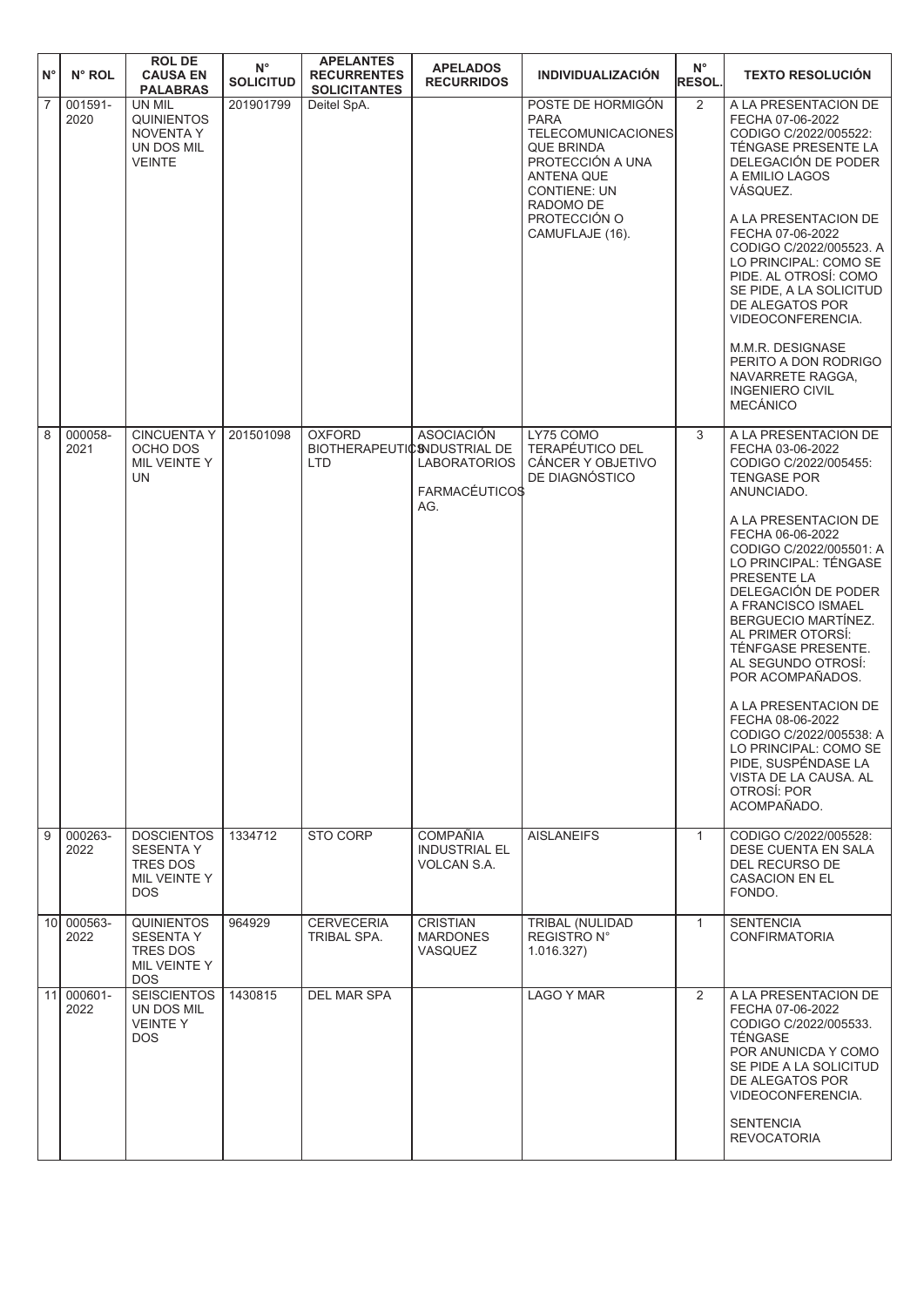| $N^{\circ}$     | $N^{\circ}$ ROL    | <b>ROLDE</b><br><b>CAUSA EN</b><br><b>PALABRAS</b>                                          | $N^{\circ}$<br><b>SOLICITUD</b> | <b>APELANTES</b><br><b>RECURRENTES</b><br><b>SOLICITANTES</b>                                     | <b>APELADOS</b><br><b>RECURRIDOS</b>                                   | <b>INDIVIDUALIZACIÓN</b> | $N^{\circ}$<br>RESOL. | <b>TEXTO RESOLUCIÓN</b>                                                                                                                                                                                                                                                                                                                                       |
|-----------------|--------------------|---------------------------------------------------------------------------------------------|---------------------------------|---------------------------------------------------------------------------------------------------|------------------------------------------------------------------------|--------------------------|-----------------------|---------------------------------------------------------------------------------------------------------------------------------------------------------------------------------------------------------------------------------------------------------------------------------------------------------------------------------------------------------------|
| 12 <sup>1</sup> | 000604-<br>2022    | <b>SEISCIENTOS</b><br><b>CUATRO DOS</b><br>MIL VEINTE Y<br><b>DOS</b>                       | 1387358                         | <b>JASON CARL C.</b><br>CHOACHUY.<br>CHRISTINE C.<br>CHOACHUY.<br>CATHERINE C.<br><b>CHOACHUY</b> |                                                                        | <b>PRANIC</b>            | $\mathbf{1}$          | <b>SENTENCIA</b><br><b>CONFIRMATORIA</b>                                                                                                                                                                                                                                                                                                                      |
|                 | 13 000615-<br>2022 | <b>SEISCIENTOS</b><br>QUINCE DOS<br>MIL VEINTE Y<br><b>DOS</b>                              | 1375704                         | <b>TOMÁS</b><br><b>IGNACIO</b><br><b>GATICA</b><br><b>RODRÍGUEZ</b>                               | <b>GRUPO HMAN</b><br><b>SPA</b>                                        | THE HOOD                 | $\mathbf{1}$          | <b>SENTENCIA</b><br><b>CONFIRMATORIA</b>                                                                                                                                                                                                                                                                                                                      |
|                 | 14 000616-<br>2022 | <b>SEISCIENTOS</b><br><b>DIECISEIS</b><br>DOS MIL<br><b>VEINTEY</b><br><b>DOS</b>           | 1375722                         | <b>TOMÁS</b><br><b>IGNACIO</b><br><b>GATICA</b><br>RODRÍGUEZ                                      | <b>GRUPO HMAN</b><br><b>SPA</b>                                        | <b>HOOD</b>              | $\mathbf{1}$          | <b>SENTENCIA</b><br><b>CONFIRMATORIA</b>                                                                                                                                                                                                                                                                                                                      |
|                 | 15 000617-<br>2022 | <b>SEISCIENTOS</b><br><b>DIECISIETE</b><br><b>DOS MIL</b><br><b>VEINTEY</b><br><b>DOS</b>   | 1397927                         | <b>AREZZO</b><br><b>INDUSTRIA E</b><br>COMERCIO S.A                                               | <b>JORGE</b><br><b>CRISTIAN</b><br>ANDRÉS<br><b>FERNÁNDEZ</b><br>ARAYA | <b>AREZZO</b>            | $\mathbf{1}$          | <b>SENTENCIA</b><br><b>CONFIRMATORIA</b>                                                                                                                                                                                                                                                                                                                      |
|                 | 16 000623-<br>2022 | <b>SEISCIENTOS</b><br><b>VEINTEY</b><br><b>TRES DOS</b><br>MIL VEINTE Y<br><b>DOS</b>       | 1385608                         | <b>ALVARO</b><br><b>MARCIAL</b><br><b>VALENTE VIAS</b>                                            | <b>SECRETOS</b><br><b>TEXTIL S.L.</b>                                  | DON ALGODON              | $\mathbf{1}$          | A LA PRESENTACION DE<br>FECHA 31-05-2022<br>CODIGO C/2022/005385:<br>POR ACOMPAÑADOS<br>CON CITACIÓN.                                                                                                                                                                                                                                                         |
|                 | 17 000625-<br>2022 | <b>SEISCIENTOS</b><br><b>VEINTEY</b><br><b>CINCO DOS</b><br>MIL VEINTE Y<br><b>DOS</b>      | 1448603                         | <b>ECOFOS SPA</b>                                                                                 |                                                                        | <b>GROW UP</b>           | $\overline{2}$        | A LA PRESENTACION DE<br>FECHA 07-06-2022<br>CODIGO C/2022/005515. A<br>LO PRINCIPAL: TÉNGASE<br>POR ANUNICDA. AL<br>PRIMER OTROSI: COMO<br>SE PIDE A LA SOLICITUD<br>DE ALEGATOS POR<br>VIDEOCONFERENCIA. AL<br>SEGUNDO OTROSI:<br>TÉNGASE PRESENTE.<br><b>SENTENCIA</b><br><b>CONFIRMATORIA</b>                                                              |
| 18 <sup>1</sup> | 000626-<br>2022    | <b>SEISCIENTOS</b><br><b>VEINTEY</b><br><b>SEIS DOS MIL</b><br><b>VEINTEY</b><br><b>DOS</b> | 1448601                         | <b>ECOFOS SPA</b>                                                                                 |                                                                        | <b>GROW UP MAX</b>       | 2                     | A LA PRESENTACION DE<br>FECHA 07-06-2022<br>CODIGO C/2022/005516. A<br>LO PRINCIPAL: TÉNGASE<br>POR ANUNICDA. AL<br>PRIMER OTROSÍ: COMO<br>SE PIDE A LA SOLICITUD<br>DE ALEGATOS POR<br>VIDEOCONFERENCIA, AL<br>SEGUNDO OTROSÍ:<br>TÉNGASE PRESENTE.<br><b>SENTENCIA</b><br><b>CONFIRMATORIA</b>                                                              |
|                 | 19 000635-<br>2022 | <b>SEISCIENTOS</b><br><b>TREINTA Y</b><br><b>CINCO DOS</b><br>MIL VEINTE Y<br><b>DOS</b>    | 1411891                         | <b>JUAN CARLOS</b><br><b>PETERSEN</b><br><b>WIDMER</b>                                            | <b>EMPRESAS</b><br>CAROZZI S.A                                         | <b>B BONI</b>            | 2                     | A LA PRESENTACION DE<br>FECHA 08-06-2022<br>CODIGO C/2022/005536. A<br>LO PRINCIPAL: COMO SE<br>PIDE. AL PRIMER<br>OTROSÍ: TÉNGASE POR<br>ANUNCIADO, AL<br>SEGUNDO OTROSI:<br>COMO SE PIDE A LA<br>SOLICITUD DE<br>ALEGATOS POR<br>VIDEOCONFERENCIA. AL<br><b>TERCER Y CUARTO</b><br>OTROSÍ: TÉNGASE<br>PRESENTE.<br><b>SENTENCIA</b><br><b>CONFIRMATORIA</b> |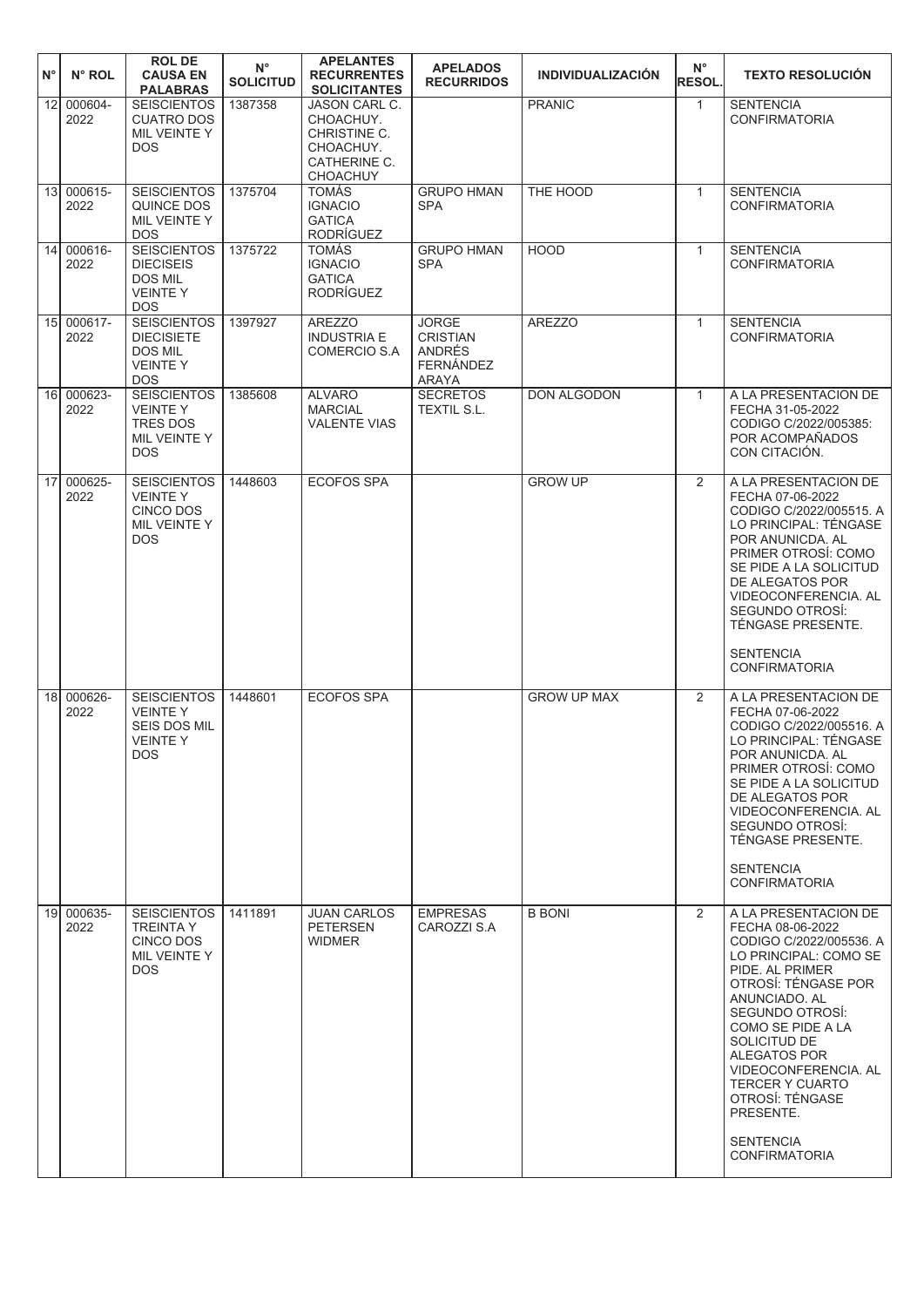| $N^{\circ}$ | N° ROL                      | <b>ROL DE</b><br><b>CAUSA EN</b><br><b>PALABRAS</b>                                             | $N^{\circ}$<br><b>SOLICITUD</b> | <b>APELANTES</b><br><b>RECURRENTES</b><br><b>SOLICITANTES</b>                    | <b>APELADOS</b><br><b>RECURRIDOS</b>                            | <b>INDIVIDUALIZACIÓN</b>    | $N^{\circ}$<br><b>RESOL.</b> | <b>TEXTO RESOLUCIÓN</b>                                                                                                                                                                                                                                                                                      |
|-------------|-----------------------------|-------------------------------------------------------------------------------------------------|---------------------------------|----------------------------------------------------------------------------------|-----------------------------------------------------------------|-----------------------------|------------------------------|--------------------------------------------------------------------------------------------------------------------------------------------------------------------------------------------------------------------------------------------------------------------------------------------------------------|
| 20          | 000636-<br>2022             | <b>SEISCIENTOS</b><br><b>TREINTA Y</b><br>SEIS DOS MIL<br><b>VEINTEY</b><br><b>DOS</b>          | 1443318                         | <b>BANCO</b><br>SANTANDER -<br><b>CHILE</b>                                      |                                                                 | <b>CHINCHIN</b>             | $\mathbf{1}$                 | <b>SENTENCIA</b><br><b>REVOCATORIA</b>                                                                                                                                                                                                                                                                       |
|             | 21 000647-<br>2022          | <b>SEISCIENTOS</b><br><b>CUARENTA Y</b><br>SIETE DOS<br>MIL VEINTE Y<br><b>DOS</b>              | 1395118                         | <b>RENO CHILE</b><br>S.A.                                                        | <b>BIOTEC CHILE</b><br>S.A., CLAUDIO<br>LÓPEZ<br><b>LARENAS</b> | SANICARE ALCOHOL<br>GEL 70° | $\mathbf{1}$                 | A LA PRESENTACION DE<br>FECHA 07-06-2022<br>CODIGO C/2022/005508. A<br>LO PRINCIPAL: TÉNGASE<br>PRESENTE AL SE HACE<br>PARTE. AL PRIMER<br>OTROSÍ: TÉNGASE<br>PRESENTE EN LO QUE<br>EN DERECHO SEA<br>PROCEDENTE. AL<br>SEGUNDO OTROSÍ:<br>TENGASE PRESENTE. AL<br><b>TERCER OTROSI: POR</b><br>ACOMPAÑADOS. |
| 22I         | 000651-<br>2022             | <b>SEISCIENTOS</b><br><b>CINCUENTA Y</b><br>UN DOS MIL<br><b>VEINTEY</b><br><b>DOS</b>          | 1391702                         | <b>LABORATORIOS</b><br>PISA, S.A DE<br>C.V.                                      |                                                                 | PISA FARMACEUTICA           | $\mathbf{1}$                 | CODIGO C/2022/005527:<br>COMO SE PIDE A LA<br>SOLICITUD DE<br>ALEGATOS. AUTOS EN<br>RELACION.                                                                                                                                                                                                                |
| 23          | 000656-<br>2022             | <b>SEISCIENTOS</b><br><b>CINCUENTA Y</b><br><b>SEIS DOS MIL</b><br><b>VEINTEY</b><br><b>DOS</b> | 1396846                         | <b>CONSORCIO</b><br><b>LICORERO</b><br>NACIONAL, S.A.                            |                                                                 | <b>VITALIT SPORT</b>        | $\mathbf{1}$                 | A LA PRESENTACION DE<br>FECHA 07-06-2022<br>CODIGO C/2022/005530:<br>PREVIO A PROVEER,<br><b>ACLARESE LA</b><br><b>REPRESENTACION</b><br><b>INVOCADA EN AUTOS</b><br>DENTRO DE TERCERO<br>DÍA, BAJO<br>APERCIBIMIENTO DE<br>TENER POR NO<br>PRESENTADO ESTE<br>ESCRITO.                                      |
| 24          | 000657-<br>2022             | <b>SEISCIENTOS</b><br><b>CINCUENTA Y</b><br>SIETE DOS<br>MIL VEINTE Y<br><b>DOS</b>             | 1404429                         | <b>NÉSTOR</b><br><b>ADOLFO</b><br><b>BARRIOS</b><br>ZAROR                        |                                                                 | <b>INVERSIONES TI</b>       | $\mathbf{1}$                 | <b>DESE CUENTA</b>                                                                                                                                                                                                                                                                                           |
|             | 25 000660-<br>2022          | <b>SEISCIENTOS</b><br><b>SESENTA</b><br>DOS MIL<br><b>VEINTEY</b><br>DOS.                       | 1466793                         | LUX LINE CHILE<br><b>SPA</b>                                                     |                                                                 | <b>BIO DERMALIX</b>         | $\mathbf{1}$                 | <b>DESE CUENTA</b>                                                                                                                                                                                                                                                                                           |
|             | 26 000661-<br>2022          | <b>SEISCIENTOS</b><br><b>SESENTA Y</b><br>UN DOS MIL<br><b>VEINTEY</b><br>DOS.                  | 1441946                         | <b>EMPRESA DE</b><br><b>SERVICIOS</b><br><b>SANITARIOS</b><br>SAN ISIDRO<br>S.A. |                                                                 | AGUAS SAN ISIDRO            | $\mathbf{1}$                 | <b>DESE CUENTA</b>                                                                                                                                                                                                                                                                                           |
|             | 27 000662-<br>2022          | <b>SEISCIENTOS</b><br><b>SESENTA Y</b><br><b>DOS DOS MIL</b><br><b>VEINTEY</b><br>DOS.          | 1466954                         | <b>JOSÉ IGNACIO</b><br>ARIZTÍA REYES                                             |                                                                 | SACARLAVOZ                  | $\mathbf{1}$                 | <b>DESE CUENTA</b>                                                                                                                                                                                                                                                                                           |
|             | 28 000664-<br>2022          | <b>SEISCIENTOS</b><br><b>SESENTA Y</b><br><b>CUATRO DOS</b><br>MIL VEINTE Y<br>DOS.             | 1431054                         | <b>MARIO</b><br><b>ALEJANDRO</b><br><b>OYARZO</b><br><b>ALVARADO</b>             |                                                                 | MAGALLANES CARGO            | $\mathbf{1}$                 | <b>DESE CUENTA</b>                                                                                                                                                                                                                                                                                           |
|             | $\sqrt{29}$ 000665-<br>2022 | <b>SEISCIENTOS</b><br>SESENTA Y<br>CINCO DOS<br>MIL VEINTE Y<br>DOS.                            | 1463416                         | DEXA CHILE<br>SPA                                                                |                                                                 | <b>DEXA CHILE</b>           | $\mathbf{1}$                 | <b>DESE CUENTA</b>                                                                                                                                                                                                                                                                                           |
|             | 30 000668-<br>2022          | <b>SEISCIENTOS</b><br><b>SESENTA Y</b><br>OCHO DOS<br>MIL VEINTE Y<br>DOS.                      | 1468559                         | <b>POLVOS</b><br>DORADOS S.A.                                                    |                                                                 | <b>GLOW</b>                 | $\mathbf{1}$                 | <b>DESE CUENTA</b>                                                                                                                                                                                                                                                                                           |